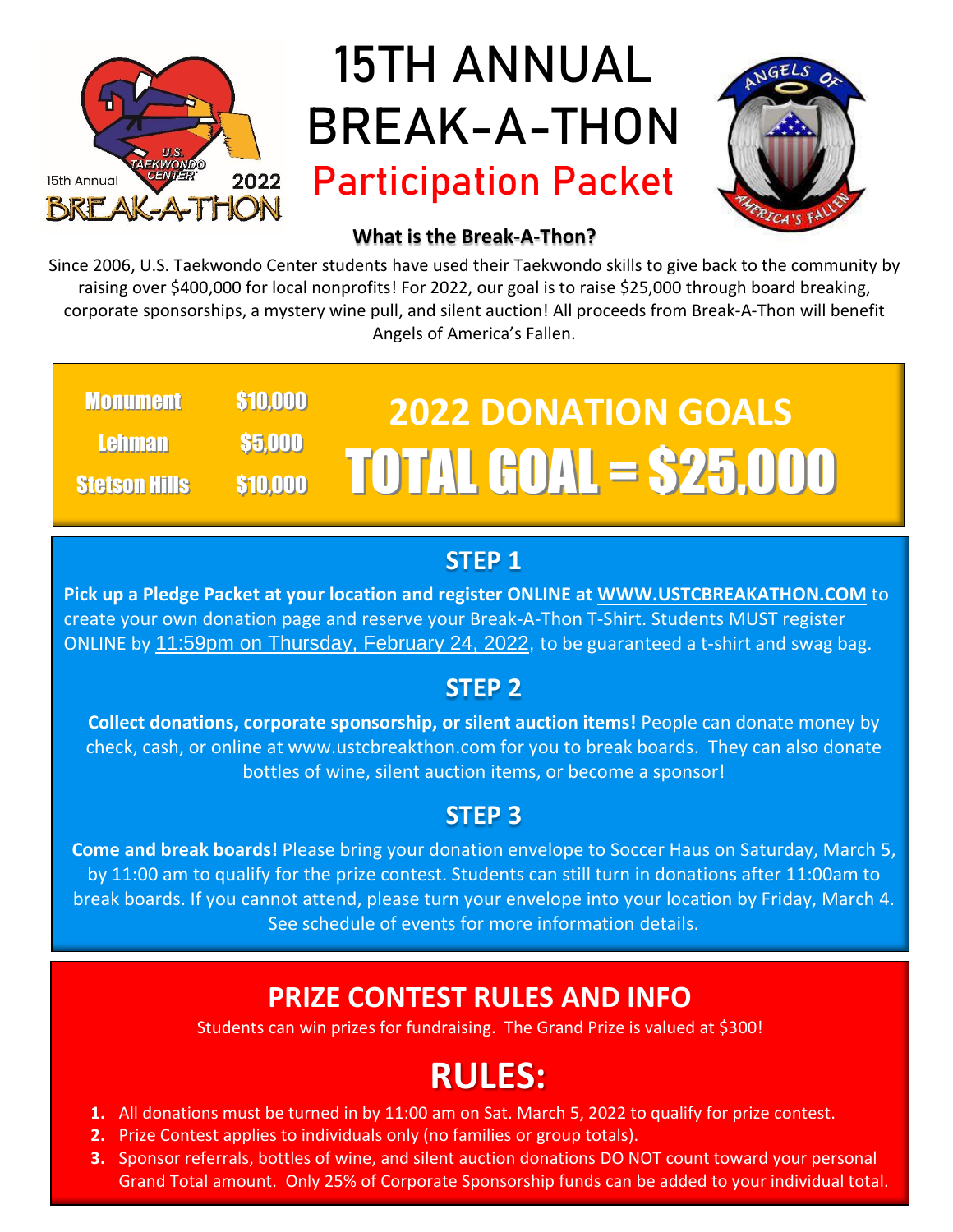### **Event and Donation Information**

- **1. Financial Donations**: Donations may come in the form of check, cash, or by credit card (credit card donations online only). The online donation page can be found at **[www.ustcbreakathon.com](http://www.ustcbreakathon.com/)**. All cash and check donations will be collected during check-in on **Saturday, March 5, 2022**.
- **2. Silent Auction and Wine Pull Donations**: We request that students drop off all silent auction and wine pull donations to any USTC location by Wednesday, February 23, 2022. These donations do not count toward your fundraising totals.
- **3. Participants:** Participants should check in between 9:30 11:00 am, receive a wrist band, tickets for board breaking, their participant swag bag and t-shirt BEFORE proceeding to the event area.
- **4. Spectators:** Friends, families, and the public are invited to participate in our annual event. We will have a bounce house, vendor tables, demonstration team and sparring performances, and fun activities for the whole family. All **NON-STUDENTS** will need to fill out a waiver to participate in board breaking and/or bounce house. **There is no cost to be a spectator.**
- **5. Volunteers Needed:** Please consider volunteering to help make this event a success. Registration can be completed online at our website **[www.ustcbreakathon.com](http://www.ustcbreakathon.com/)**.

### **Frequently Asked Questions**

- **1. What is a Break-A-Thon and how does it work?** A Break-A-Thon is an event where students, friends and family come together to give back to our community and demonstrate their board breaking talents to raise money for local nonprofit organizations.
- **2. How can I participate?** Pick up a donation envelope from your location and reserve your FREE event t-shirt by creating your own online donation page at www.ustcbreakathon.com. Go online to create your own page, then ask people who want to support you to donate a dollar amount online or in person for the boards you break. To receive your free Break-A-Thon t-shirt, you MUST register online through your location's team page by Thursday February 24, 2022.
- **3. What is the best way to ask for a donation?** Sample script**: "**Hi, my name is \_\_\_\_\_\_\_\_, and I am a student at the U.S. Taekwondo Center. Each year we break boards to raise money for local nonprofits. Our fundraiser will be held March 5 at Soccer Haus, and 100% of the proceeds we raise will be donated to Angels of America's Fallen. Will you please support me by making a donation for this special fundraiser?" **Email/Facebook/Instagram/Tweet your contacts:** Once you register as a participant at www.ustcbreakathon.com, you can customize your personal home page, and post your fundraising efforts to Facebook, Instagram and Twitter.
- **4. What board breaking techniques can I use at the event?** When you check-in you will receive 5 tickets that can be redeemed at a board breaking station of your choice. Examples of board breaking stations are: Jumping High Kick, Spin Hook Kick, Beginner/Intermediate Breaks, Power Breaking and more. There will be Black Belts and instructors at each station to help you and teach you new techniques. Each ticket will allow you to break one ¼-inch board. You can turn in 2 tickets to receive one ¾-inch board. You can also purchase additional tickets if you want to break more than 5 boards.
- **5. What is the Passport?** When you check-in you will also receive a passport. This passport will be stamped at all of the activity booths at the Break-a-thon. If you get your passport stamped at all booths you will be entered into a drawing to receive additional prizes!
- **6. Is my donation tax deductible?** Yes, your donation is tax deductible! Angels of America's Fallen is an official 501(c)3 recognized by the IRS. **The tax ID # is: 45-5029479** Please consult your tax accountant regarding donations. Make checks payable to **Angels of America's Fallen**.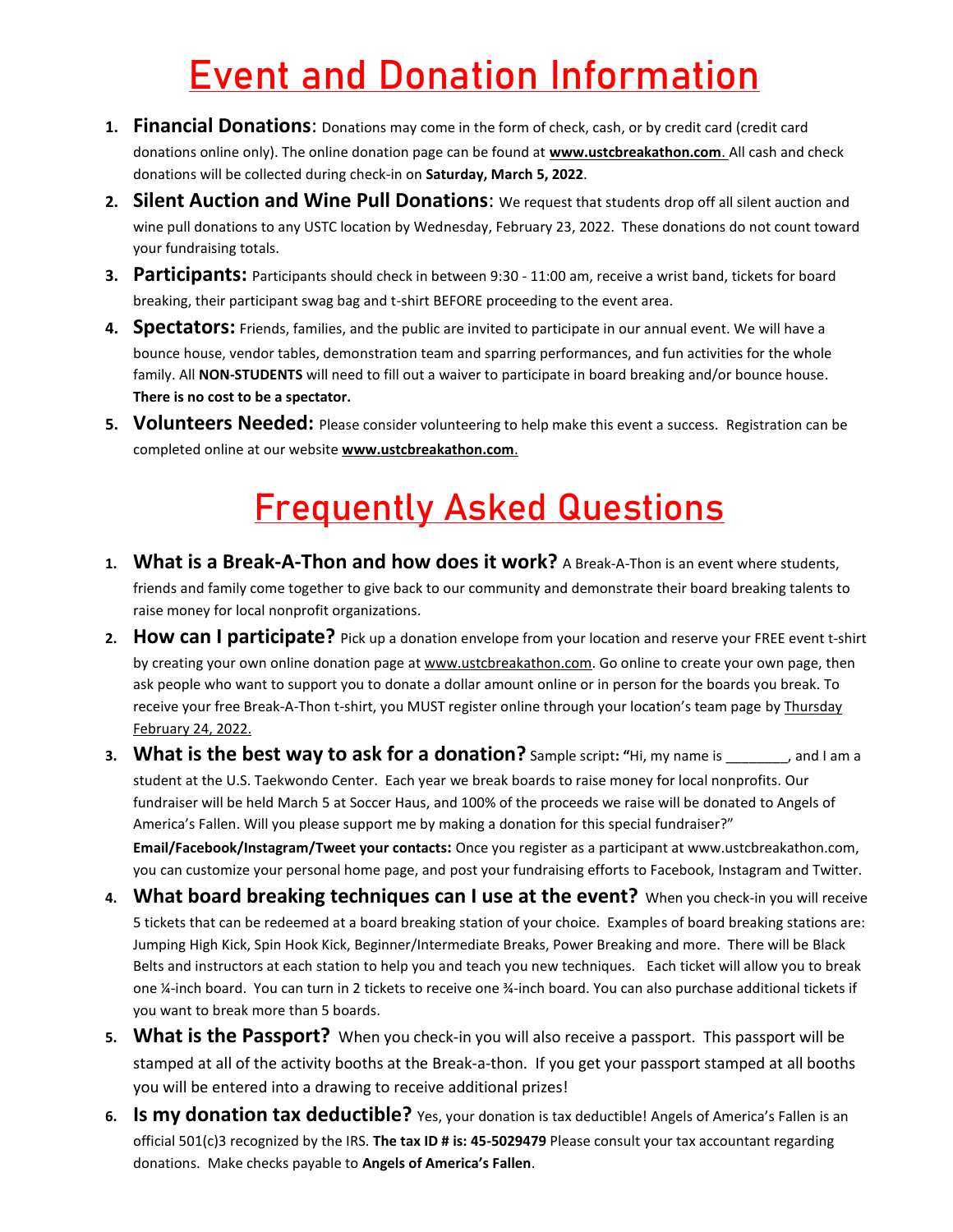## **Soccer Haus**

**4845 List Dr., Colorado Springs, CO 80919**



### **FRIDAY, MARCH 4, 2022**

**All Dojangs:** Regular Classes **6 – 8 PM:** Volunteer Preparation @ Stetson Hills

### **SATURDAY, MARCH 5, 2022**

### **Schedule of Events Demo & Sparring Team Schedule of Events Performances (Saturday, Ma Performances (Saturday, March 5)**

**10:00 AM: Lehman Demo Team Performance 10:45 AM: Stetson Hills Demo Team Performance 11:00 AM: Sparring Exhibition Match 11:45 AM: Monument Demo Team Performance**

**7:00 AM:** Organizing Committee arrives **7 AM – 9 AM:** Set-up (Volunteers Needed!) **9:00 AM:** Volunteer check in **9:30 AM – 11:00 AM:** Participant check in & drop off donation envelope. Pick up t-shirt, tickets, passport, swag bag **9:30 AM – 12:00 PM:** Board Breaking, Silent Auction, Wine Pull, Bounce House, Sponsor Booths, Face Painting and MANY MORE exciting activities for all ages to enjoy! **11:00 AM – 1:00 PM:** Food options available for purchase **11:30 AM:** Silent Auction Ends **12:00 PM:** Wine Pull ends **12:00 – 12:15 PM:** Set up for Ceremony **12:15 – 1:00 PM:** Closing Ceremony – Presentation of top fundraisers, special appearances by Angels of America's Fallen representatives and guests, presentation of check to Angels of America's Fallen, Demonstration by National Championship Team & Group Photo (please wear your dobok) **1:00 – 2:00 PM:** Clean up and breakdown (Volunteers needed!) **2:00 PM:** Organizing Committee and Volunteer lunch

*\*Students must turn in donations by 11:00 AM to be eligible for the prize contest***.**